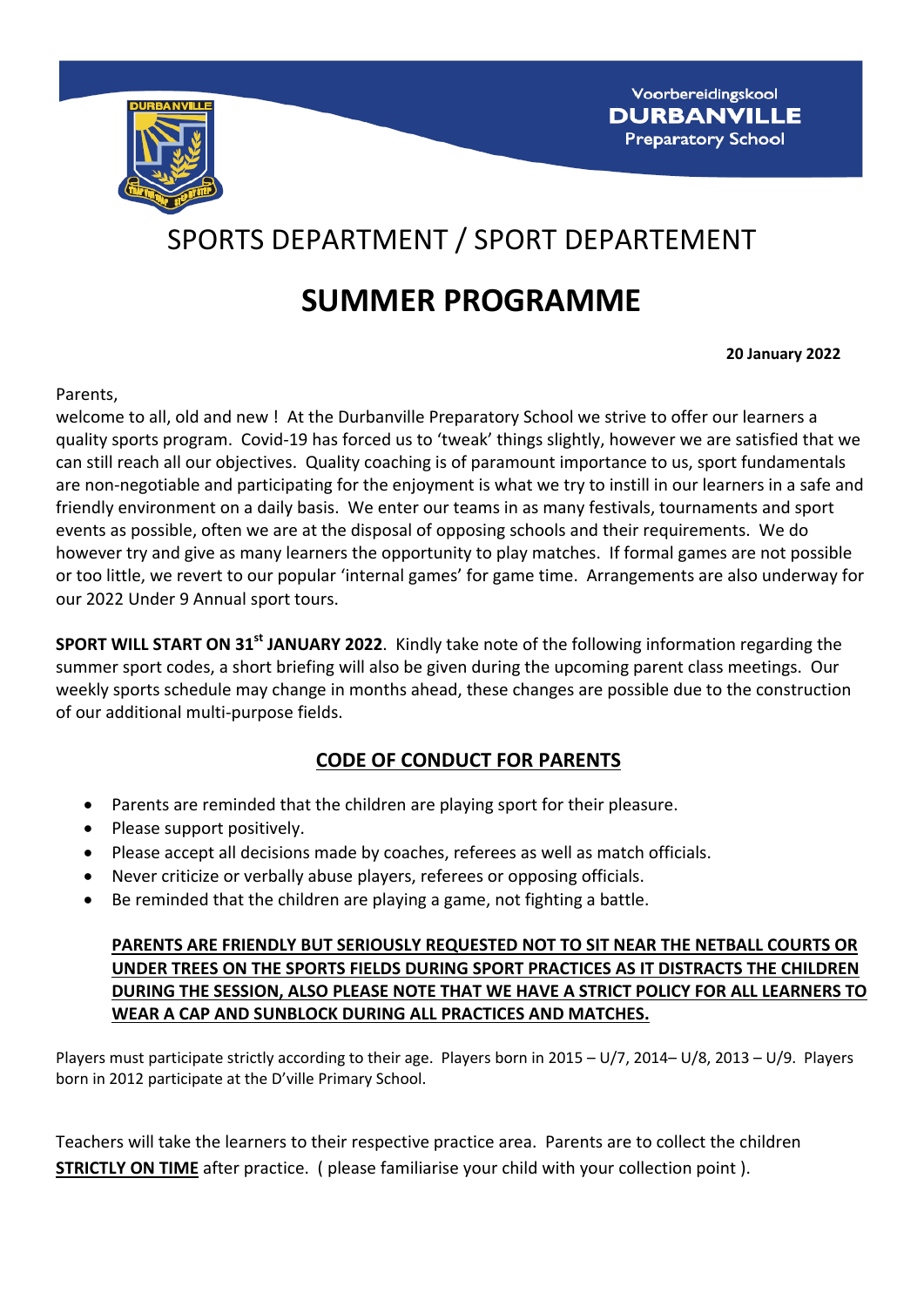CRICKET : SPORTS FIELD GATE C ( LINDENBERG ROAD ) CLOSE TO CRICKET NETS

NETBALL: GRADE 1 : MAIN ENTRANCE GRADE 2 : GATE 5 GRADE 3 : GATE 6

HOCKEY: GATE 4

#### *DRESS*

| <b>CRICKET</b>                                                                                        | - Practices:             |                                       | Blue P.T. shorts and school PT shirt. (no swimming costume underneath) |                                                                                                                                       |  |
|-------------------------------------------------------------------------------------------------------|--------------------------|---------------------------------------|------------------------------------------------------------------------|---------------------------------------------------------------------------------------------------------------------------------------|--|
|                                                                                                       | <b>Matches:</b>          |                                       |                                                                        | Blue P.T. shirt, white shorts, white socks, tackies and sports cap                                                                    |  |
| <b>GENERAL BALL SKILLS - NETBALL</b>                                                                  |                          |                                       |                                                                        | <b>Practices:</b> Blue PT shorts and PT shirt, white socks and neat tackies                                                           |  |
| <b>GENERAL BALL SKILLS - HOCKEY</b>                                                                   |                          |                                       |                                                                        | <b>Practices:</b> Blue PT shorts, PT shirt, white socks and neat tackies.                                                             |  |
| <b>ATHLETICS</b>                                                                                      | $\sim$ $-$               |                                       |                                                                        | ATHLETICS TEAM is comprised of all the Athletics day finalists                                                                        |  |
|                                                                                                       | $\overline{\phantom{0}}$ | <b>Practices:</b><br><b>Meetings:</b> |                                                                        | Blue PT shorts, school PT shirt.<br>School athletics team attire (to be purchased by the parents)                                     |  |
| <b>SWIMMING</b>                                                                                       |                          | PT:                                   |                                                                        | <b>ONLY</b> acceptable swimming costumes allowed                                                                                      |  |
| (strictly 1 piece costumes for girls), cap and goggles                                                |                          |                                       |                                                                        |                                                                                                                                       |  |
|                                                                                                       |                          | <b>SWIMMING TEAM:</b><br>GALAS:       |                                                                        | is comprised of qualifying participants at our school's trials.<br><b>ONLY</b> Durbanville Preparatory swimming team clothing allowed |  |
| $***$<br>Tracksuits are NOT allowed to be worn during practices and matches, NO earrings are allowed. |                          |                                       |                                                                        |                                                                                                                                       |  |

CLOTHING : ( can be purchased at the Durbanville Primary School Clothing bank – [klerebank@durbieland.com](mailto:klerebank@durbieland.com) **att : Retha du Toit** )

### *PRACTISE TIMES*

### *CRICKET - ( Tienie Louw sports field )*

| <b>GENERAL NETBALL SKILLS, GIRLS ONLY - (netball courts)</b> |                |                 |                  |                 |
|--------------------------------------------------------------|----------------|-----------------|------------------|-----------------|
| GRADE 3:                                                     | <b>MONDAYS</b> | $14:00 - 14:45$ | <b>THURSDAYS</b> | $14:00 - 14:45$ |
| GRADE 2:                                                     | WEDNESDAYS     | $13:30 - 14:15$ |                  |                 |
| GRADE 1:                                                     | <b>MONDAYS</b> | $13:15 - 14:00$ |                  |                 |

| GRADE 1: | <b>MONDAYS</b>    | $13:15 - 14:00$ |                  |                 |
|----------|-------------------|-----------------|------------------|-----------------|
| GRADE 2: | <b>WEDNESDAYS</b> | $13:30 - 14:15$ |                  |                 |
| GRADE 3: | <b>MONDAYS</b>    | 14:00 – 14:45   | <b>THURSDAYS</b> | $14:00 - 14:45$ |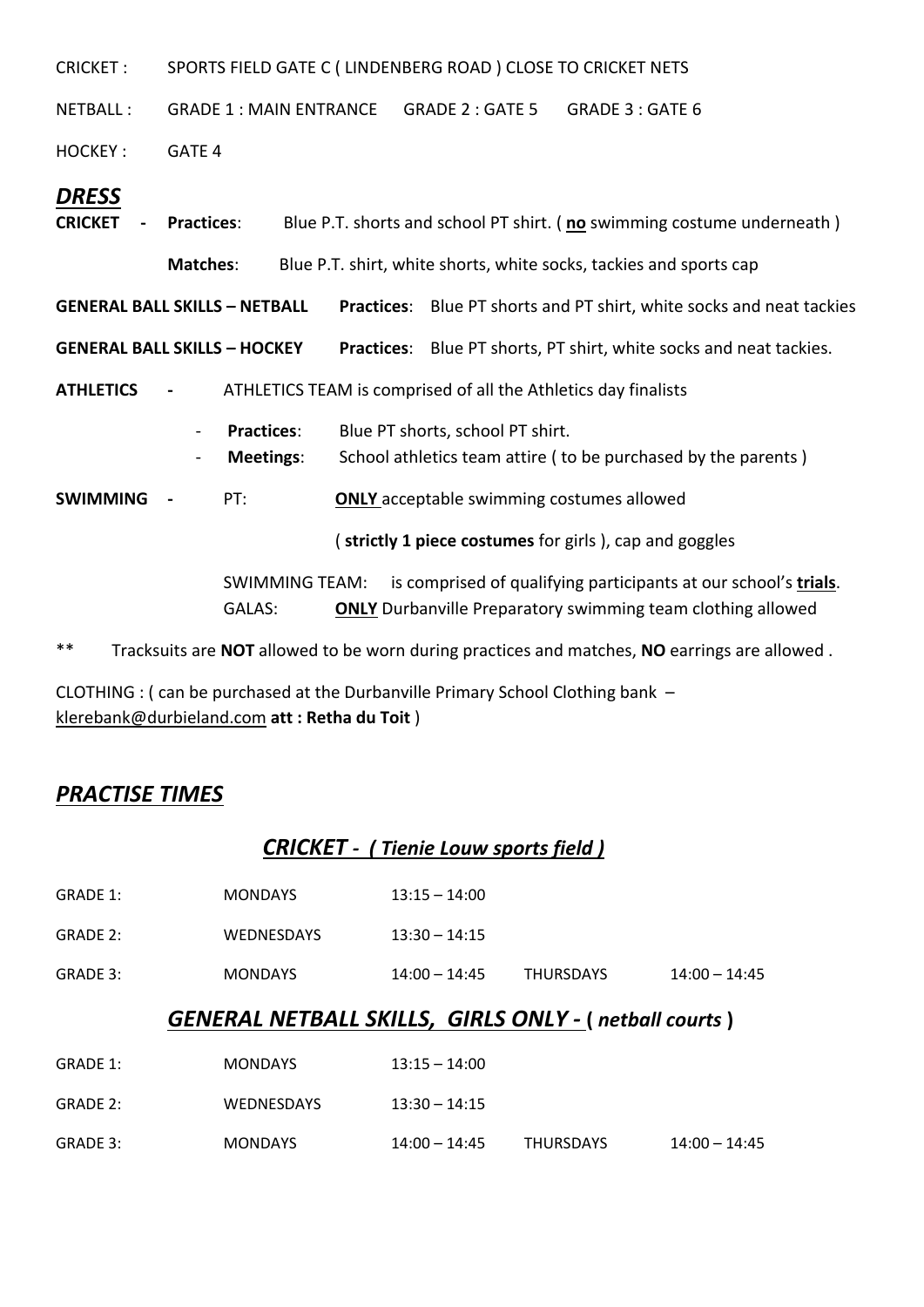### *GENERAL HOCKEY SKILLS, GIRLS ONLY - ( Grade 1 artificial grass playground )*

| GRADE 1: | <b>MONDAYS</b>    | $13:15 - 14:00$ |                  |                 |
|----------|-------------------|-----------------|------------------|-----------------|
| GRADE 2: | <b>WEDNESDAYS</b> | $13:30 - 14:15$ |                  |                 |
| GRADE 3: | <b>MONDAYS</b>    | $14:00 - 14:45$ | <b>THURSDAYS</b> | $14:00 - 14:45$ |

#### *ATHLETICS TEAM – ( Tienie Louw sports field )*

- GRADE 1 & 2: MONDAYS 07:20 07:50
- GRADE 3: WEDNESDAYS 07:20 07:50

ATHLETICS MEETINGS / EVENTS: as per letter

#### *SWIMMING*

| PТ                    | $\overline{\phantom{a}}$ | ONLY IN TERM 1 and 4                                      |
|-----------------------|--------------------------|-----------------------------------------------------------|
| <b>TEAM PRACTICES</b> | $\overline{\phantom{a}}$ | <b>WEDNESDAYS</b> (15:00 - 16:00) FRIDAYS (12:00 - 13:00) |
| GALAS                 | $\overline{\phantom{a}}$ | as per letter                                             |

IF IT STARTS **RAINING DURING PRACTICE**, THE CHILDREN THAT ARE ON THE SPORTSFIELD WILL BE ACCOMMODATED AT THE TIENIE LOUW CENTRE UNTIL THEY ARE COLLECTED, THE CHILDREN WHO PRACTICE BY THE NETBALL COURTS OR AT SCHOOL WILL BE ACCOMODATED IN CLASSES. THIS ARRANGEMENT IS **ONLY** FOR WHEN IT STARTS RAINING DURING PRACTICE AND NOT WHEN PRACTICES ARE CANCELLED. **A SPORT CANCELLATION SMS WILL BE SENT OUT AT 12:15**

Grade 1 players are evaluated at the beginning of the season, they are then placed in practice groups, teams will be selected accordingly. Continuous evaluation will be done throughout the season and therefore team selection could change from match to match.

Each player who is chosen to play in a match during the week will receive a letter pertaining to match details before or on a **TUESDAY**. *IF YOUR CHILD DOES NOT RECEIVE A LETTER (with name), THEN HE / SHE HAS NOT BEEN CHOSEN FOR THAT PARTICULAR MATCH*. The letters for Saturday matches will be handed out on Thursdays. Please be punctual and **report to your coach 20 minutes before a match.**

**TRANSPORTATION:** The school does not have a school bus. **ONLY** players who are at the Durbanville Prep Aftercare will be assisted with transport arrangements for away matches by prior arrangement through the Sports Office. Please ensure that you complete the Indemnity Form regarding their transport. **NO** child will be transported without the necessary forms being submitted. **If your child attends another aftercare, their transport arrangements are your own responsibility. Please ensure that your child is familiar with who collects him / her after practices and matches.**